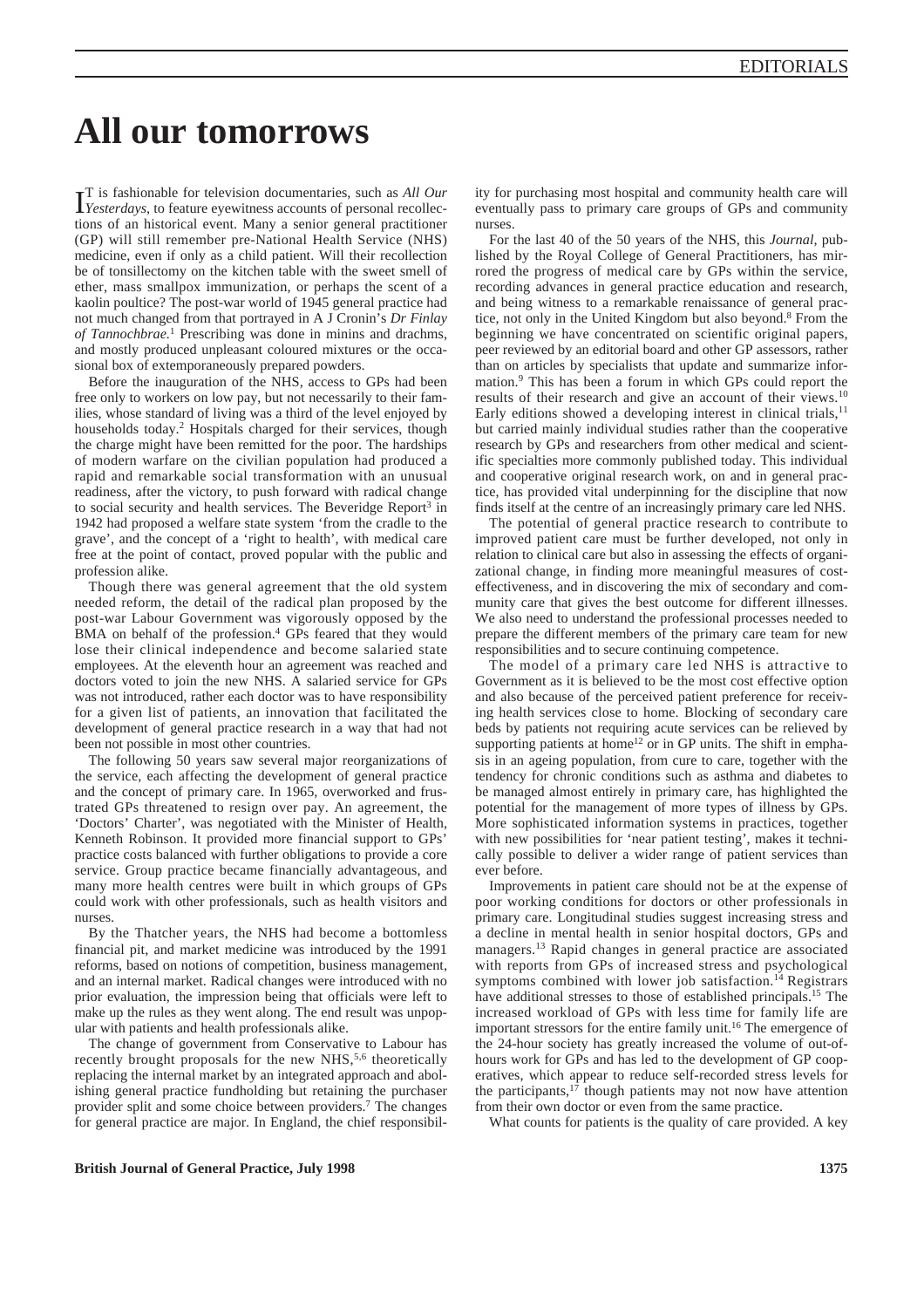concept of the present reforms is clinical governance: the governance of clinicians by clinicians, support of clinicians by managers, and the involvement of clinicians in the governance of the NHS. Clinical governance is linked to assurance of quality and accountability, not only to the individual patient but accountability to the community and for resources. The challenge is not only to promote good general practice by demonstrating examples of quality to patients, commissioners, and the general public, but to ensure that everybody moves forward, not only those already seen to be providing a high standard of care.

The 50th anniversary of the founding of the NHS reminds us of the grand vision of yesteryear to provide equal access to care, free at the point of use, to all people who need it. At the threshold of the second half-century of the health service, there seem to be as many uncertainties in 1998 as in 1948, as we contemplate all our tomorrows. The Utopia of free and equal access to comprehensive health and social care from the cradle to the grave has eluded us so far. The latest round of reforms promises a modern dependable NHS but turns a blind eye to the potential failings that can afflict a tax-funded monopoly system. Healthcare currently accounts for only about 6% of gross domestic product (GDP) — remarkably low for Western economy — so what can the voters 'realistically expect from 6% of GDP?'18 As in 1948, much of the success of the British NHS depends still on the sacrifice of dedicated individuals: 'Doctors' surgeries are crowded out and the doctors themselves deplore that this heavy pressure of work has made it at times impossible for them to give their patients adequate care and attention.'19

How will the young doctors of today recall their time in the new NHS of 1998? They will not recall kitchen table surgery or the kaolin poultice. Their recollections may be of the background click of keyboards, which antedated the voice control of practice computers; the sounds of interactional patient diagnostic and information systems; or of patient juries deciding on rationing priorities. Perhaps a future issue of this *Journal* will tell?

> ALASTAIR F WRIGHT *Editor,* British Journal of General Practice

## **References**

- 1. Cronin AJ. *Short stories from Dr Finlay's casebook*. London: Longman, 1978.
- 2. Glennister H. The origins of the NHS chapter in National Association of Health Authorities and Trusts (NAHAT). In: Merry P (ed). *NHS Handbook 1996-97.* 11th edn. Tunbridge Wells: JMH Publishing, 1996.
- 3. Beveridge W. *Social insurance and allied services.* London: HMSO, 1942.
- 4. Macpherson G. 1948: a turbulent gestation for the NHS. *BMJ* 1998; **316:** 6.
- 5. Secretary of State for England. *The new NHS*. London: The Stationery Office, 1997.
- 6. Secretary of State for Scotland. *Designed to care*. Edinburgh: The Stationery Office, 1997.
- 7. Dixon J, Nicholas M. New Labour, new NHS. *BMJ* 1997; **305:** 1639- 1640.
- 8. Anonymous. The renaissance of general practice in Europe. *J Coll Gen Pract* 1960, **3:** 271-273.
- 9. Gray DP (ed). *The RCGP forty years on.* London: RCGP, 1992, 66-67. 10. Fry J. Reflections on the state of general practice today, and tomor-row. *J Coll Gen Pract* 1960; **3:** 387-392.
- 11. Anonymous. Clinical trials. *J Coll Gen Pract* 1968; **16:** 3-11.
- 12. Koffman J, Higginson I, Naysmith A. Hospice at home a new service for patients with advanced HIV/AIDS: a pilot evaluation of referrals and outcomes. *Br J Gen Pract* 1996; **46:** 539-540.
- 13. Calpan R. Stress, anxiety and depression in hospital consultants, general practitioners and senior health service managers. BMJ 1944; **309:** 1261-1263.
- 14. Appleton K, House A, Dowell A. A survey of job satisfaction, sources of stress, and psychological symptoms among general practi-tioners in Leeds. *Br J Gen Pract* **48:** 1059-1063.
- 15. Chambers R, Wall D, Campbell I. Stresses, coping mechanisms and job satisfaction in general practitioner registrars. *Br J Gen Pract* 1996; **46:** 343-348
- 16. Rout U. Stress among general practitioners and their spouses: a qualitative study. *Br J Gen Pract* 1996; **46:** 157-160.
- 17. Heaney D, Gorman D, Porter M. Self-recorded stress levels for general practitioners before and after forming an out-of-hours primary care centre. *Br J Gen Pract* 1998; **48:** 1077-1078.
- 18. Anonymous. Building on Bevan. *The Times,* Wednesday, 10 December 1997.
- 19. Anonymous. NHS. *BMJ* 1948; **ii:** 864-865.

#### **Address for correspondence**

Dr A F Wright, FRCPsych (Hon), 5 Alburne Crescent, Glenrothes KY7 5RE.

# **Matching policy and incentives in deprived areas**

Economists and other rationalists restlessly tinker with people's incentives. This is a dangerous game. Although incentives are important for understanding problems and fashioning solutions, they are tricky devils, always veering off in unanticipated ways. People are complicated, social systems, almost infinitely so. A great many uninvited incentives lurk in each policy change.<sup>1</sup>

Providing primary care to deprived populations involves more work than giving the same service in the leafy suburbs. Yet the controversial history of deprivation payments (i.e. capitated payments to general practitioners (GPs) for patients living at an address falling within a deprived electoral ward) shows just how difficult it can be to match incentives to policy.<sup>2</sup>

There are at least three reasons for having deprivation payments: as recognition to GPs for the extra work created by deprived populations; as an incentive to recruiting more GPs to work in the inner cities; and as a policy tool to target more resources into practices working in poor areas. The current system satisfies none of these aims. As a reward for extra work, the present system of three bands, with payments starting at quite high levels of deprivation and sharp cut-offs, is widely perceived as being unfair. O'Reilly *et al*<sup>3</sup> use census data from Northern Ireland to explore the effects of using finer grained measures of deprivation (based on enumeration districts rather than electoral wards) and more bands to make cut-off points less arbitrary. Introducing 10 bands has the effect of redistributing money from very poor areas to moderately deprived areas. These changes increase the fairness of deprivation payments as a system of reward, but do so at the expense of redistributing money away from the poorest areas.

This highlights the second possible reason for deprivation payments — encouraging GPs to work in deprived areas. Cornwall may have 20% more GPs than it requires, and Rotherham 30% fewer than it needs,<sup>4</sup> but it is not clear whether deprivation payments are an effective way of redressing this balance. And, if deprivation payments eases the recruitment of GPs to the inner city, then a fairer system, which spreads the same money over more practices, is unlikely to benefit the very poorest areas that currently face the greatest difficulty with recruitment.

## **1376 British Journal of General Practice, July 1998**